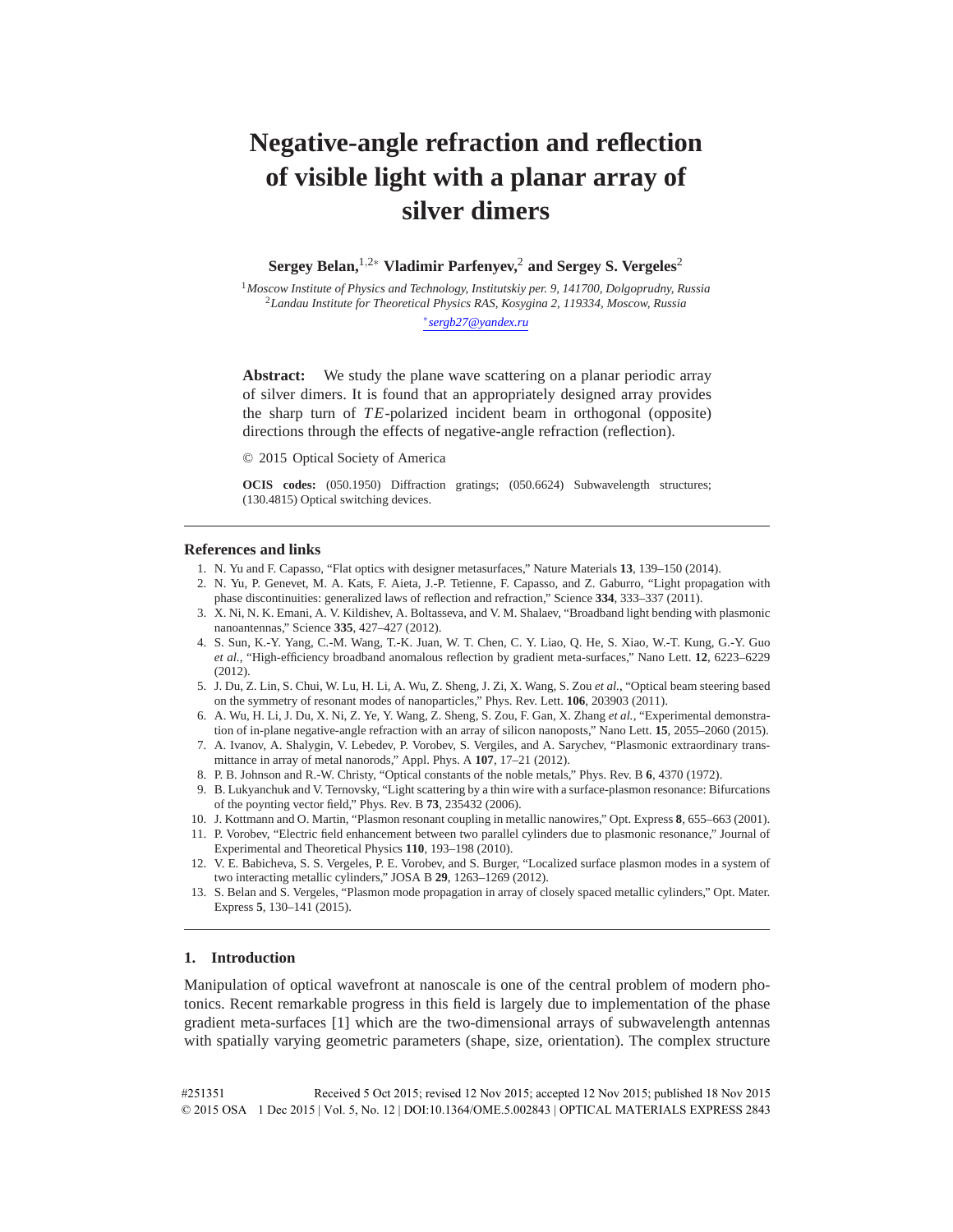

Fig. 1. Periodic array of cylinder dimers with longitudinal (a) and transversal (b) orientation of unit cell. (c):  $TE$ -wave scattering on array of pairs of nanocylinders in the case  $L =$  $\lambda/\sqrt{2}$ ,  $\theta = 45^\circ$ . The yellow arrows schematically indicate the permitted directions of the outgoing waves, which correspond to the 0th and −1st diffraction orders.

of the unit cell of such array introduces a spatially varying phase response with subwavelength resolution, allowing, for example, controllable refraction and reflection of the incident light beam in anomalous directions [2–4].

The extraordinary optical properties of the periodic scattering structure do not necessarily imply the complex design of its elemental cell. Say, the negative directional transmission of an incident beam has been recently demonstrated both numerically and experimentally in the near-infrared regime with a regular chain of identical silicon nanorods [5, 6]. The effect is observed near the dipolar resonance of individual rods provided that the induced dipole moments in adjacent rods have a phase difference of  $\pi$ . In this work, we show that similar scheme of beam steering allows to manipulate the optical wavefront in visible regime when the metal rods are used instead of dielectric ones. Specifically, we consider a periodic planar (2d) array with unit cell consisting of a pair of infinitely long metal cylinders. Analysis includes the cases of both longitudinal and transversal orientation of dimers with respect to the direction of system periodicity, see Fig. 1. It is demonstrated that the ultrathin array of longitudinally orientated dimers can refract an incident *T E*-wave in a negative way, whereas the transversal dimers' orientation under certain conditions leads to phenomenon of negative reflection. These phenomena are associated with the resonance excitation of strongly localized plasmonic modes in the intercylinders gaps [7]. Noteworthy, the efficiency of the anomalous beam redirection is restricted only by ohmic losses in metal and can reach 100% in the idealized limit of dissipation-free dimers. Our results can lead to applications in designing of ultra-compact optical components in photonic circuits.

We use the COMSOL Multiphysics package for full scale electrodynamic simulations of plane wave scattering on an array of silver dimers. The silver is chosen for the role of plasmonic material because of its relatively small losses at optical frequencies. The complex dielectric permittivity of silver is extracted from tabulated empirical data [8].

#### **2. Plasmonic resonances of cylinder dimer**

The metal nanoparticles are known to exhibit strong response to external electromagnetic field at specific frequencies due to excitation of plasmonic resonances. When the particle size is much smaller than illumination wavelength  $\lambda$ , the resonance condition stems mainly from the λ-dependence of the dielectric permittivities <sup>ε</sup>*<sup>m</sup>* and <sup>ε</sup>*<sup>d</sup>* for the metal and the surrounding dielectric media correspondingly. In particular, the resonance condition for lowest (dipolar) mode of a single metal cylinder with subwavelength diameter writes simply  $\varepsilon_m/\varepsilon_d = -1$  [9]. In the case of silver nanorod embedded in air one has Re  $\varepsilon_m = -1$  at  $\lambda \approx 340$  nm so that the resonance lies in the ultra-violet region.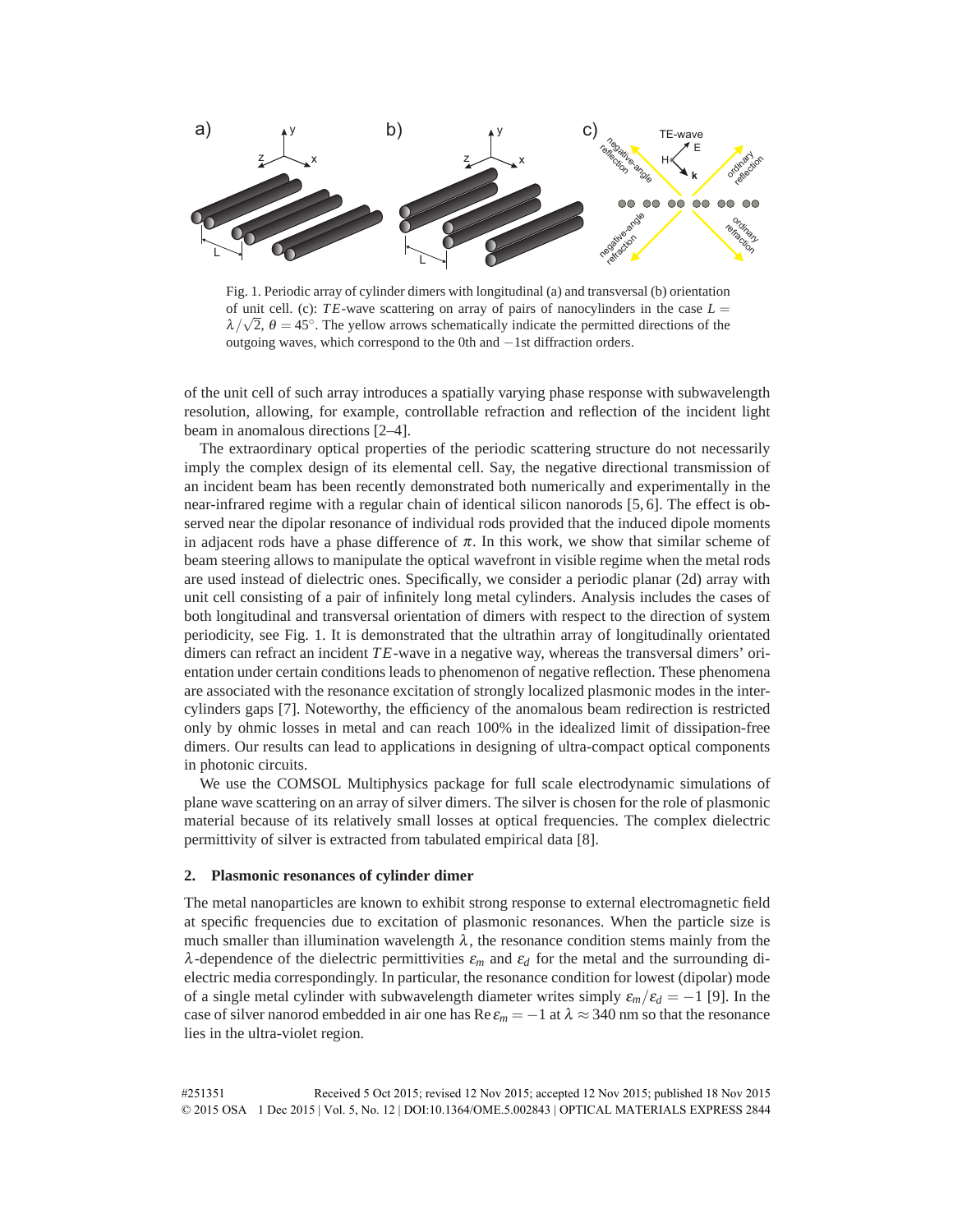

Fig. 2. A sketch of the electrical charge distribution for the two lowest plasmonic modes which are magnetic dipole (a) and electric dipole (b) oscillations in a pair of closely spaced cylinders. (c) The dimer consisting of metal rods with quasi-square cross section.

Large optical response in visible part of spectrum can be obtained by introducing the coupling between silver nanoparticles. A pair of closely spaced metal cylinders (dimer) exhibits strongly red-shifted plasmonic resonances when it is excited by external electric field oriented normally to cylinders' axes [10]. The electromagnetic field of the corresponding plasmonic excitations turns to be concentrated mainly inside the gap between cylinders. Figs. 2(a) and 2(b) illustrate schematically the distribution of polarization charges at the metallic boundaries for two lowest plasmonic modes of cylinder dimer. For the dimer dimensions much smaller than the wavelength of incident light, the resonance condition for these modes is found to be [11]

$$
\frac{\varepsilon_m(\lambda)}{\varepsilon_d} = -\frac{h + 2R}{\sqrt{h(h + 4R)}},\tag{1}
$$

where *R* is the radius of the cylinders and *h* is the separation between their surfaces. At  $h \gg R$ one obtains  $\varepsilon_m/\varepsilon_d \approx -1$  that corresponds to the dipolar resonances of uncoupled cylinders [9]. The opposite limit of nearly touching cylinders gives  $\varepsilon_m/\varepsilon_d \approx -\sqrt{R/h}$ . By changing the ratio *R/h* one can set the resonance at desired frequency.

As it is shown in [12], for nearly touching cylinders the electrostatic estimate (1) works fairly well even when the wavelength  $\lambda$  of incident light is of order of R. The reason is that the electromagnetic field is strongly localized inside the gap region at scales <sup>∼</sup> <sup>√</sup> *hR*.

### **3. Negative-angle refraction and reflection**

Being periodically arranged in an array, the dimers act as secondary sources of electromagnetic waves. Inspired by the setup proposed in [5], we consider the scattering scenarios in which the neighbouring unit cells are excited in anti-phase. Namely, we assume that (I) period of the array is  $L = \lambda / \sqrt{2}$ , where  $\lambda$  is the wavelength of incident plane wave, and (II) the incident angle is  $\theta = 45^\circ$ . Then, the induced gap charge oscillations in adjacent dimers have a phase difference of  $\pi$ . It is easy to see that the given structure can be viewed as a diffraction grating, which simultaneously supports the 0th and −1st order refraction and reflection, see Fig. 1(c). The ordinary (positive-angle) refraction and reflection are corresponding to 0th order diffraction channels, while anomalous (negative-angle) refraction and reflection are corresponding to −1st order channels.

The focus of the study is on the case where the *E* field of the incident wave is polarized normally to axes of cylinders and *H* field is parallel to axes. Just this polarization excites the resonances inside the intercylinder gap. Considering the grid as a whole, the polarization should be called *p*-polarization, whereas it is *T E*-wave for each pair of cylinders. Numerical modelling indicates that at  $\lambda = 440$  nm,  $L = \lambda/\sqrt{2}$ ,  $R = 53$  nm and  $h = 1.9$  nm the ordinary reflection and refraction and the anomalous reflection are strongly suppressed so that only −1st order refraction is left. This is an essence of the negative-angle refraction phenomenon: the refracted beam lies on the same side of the normal as the incident beam, see Fig. 3(a). The anomalously refracted wave carries 73% of energy of the impinging wave, while the other diffracted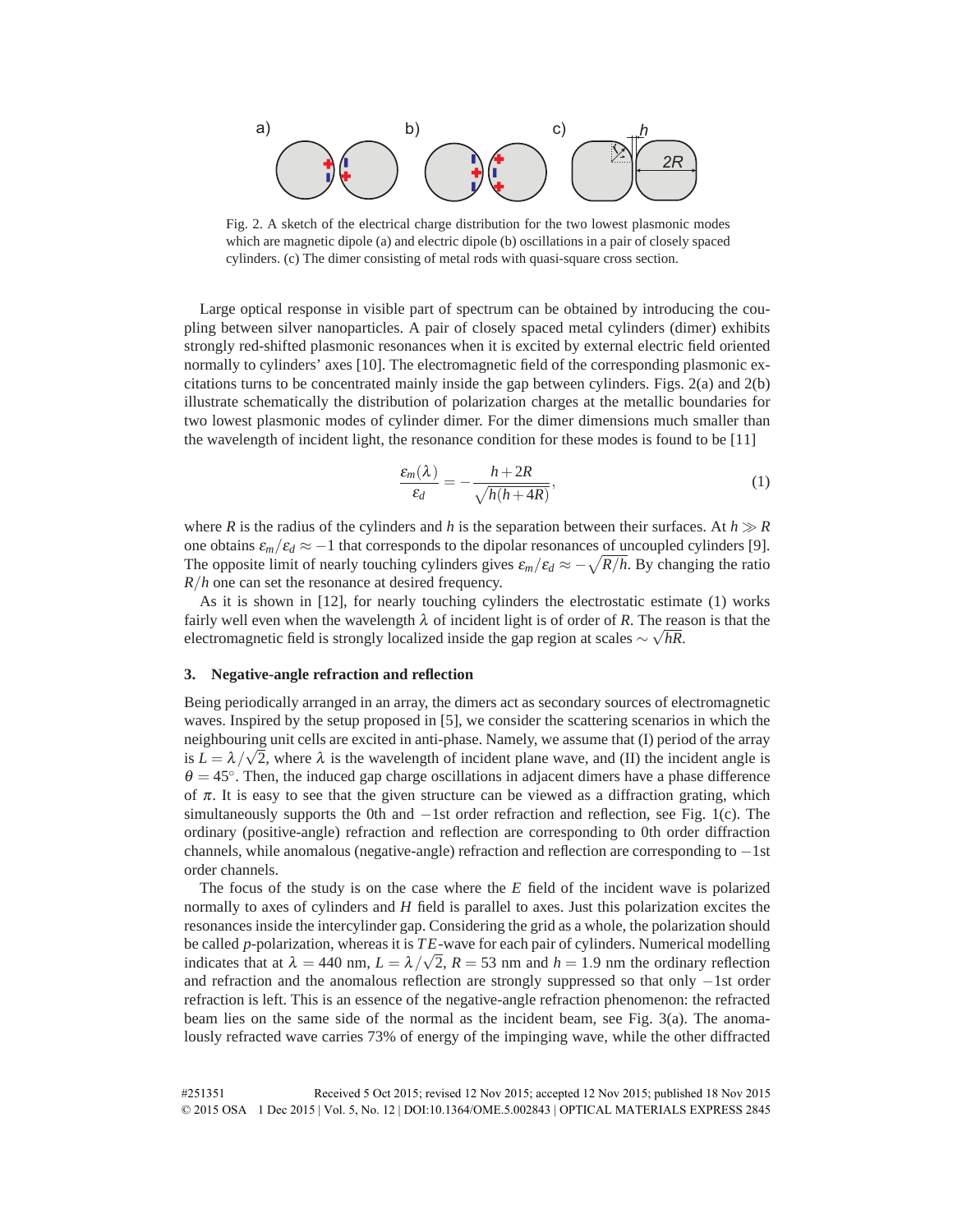

Fig. 3. (a) and (c): The distribution of  $H<sub>z</sub>$ -component demonstrates the negative-angle refraction and reflection phenomena. Neighbouring dimers are exited in anti-phase. (b) and (d): The corresponding distribution of electric field in the gap region. Excited modes are the lowest plasmonic modes in dimer, see Figs. 2(a) and 2(b).

waves only have 5% at sum. Despite the small loss tangent of silver at the chosen frequency (*tg* ∼ 0*.*03), the system suffers from quite large energy losses which arise because of dramatic enhancement of the induced electric field in the gap regions. Note that efficiency of negativeangle refraction becomes 97% when one sets the complex part of metal permittivity to be zero while keeping all other parameters unchanged.

The spatial distribution of the electric field in the gap region is shown in Fig. 3(b). We thus conclude that anomalous negative-angle refraction is associated with the excitation of lowest transversal mode of the dimers which corresponds to magnetic dipole oscillations, see Fig. 2(a). The magnetic dipole moment is directed along the axes of cylinders.

The angle resolved scattering spectra is plotted in Fig. 4(a) and it shows that the anomalous refraction can be achieved over a wide range of incident angles, varying from  $30°$  to  $70°$ . Note that if  $\theta$  <  $arcsin(\sqrt{2}-1) \approx 25^\circ$  then  $-1$ st order refraction channel disappears and negativeangle transmission becomes impossible.

At  $\lambda = 440$  nm the choice  $h = 1.9$  nm,  $R = 53$  nm is optimal for silver dimers, i.e. it provides the maximum efficiency of negative transmission. As the field frequency goes down, the optimal gap width decreases, while the optimum radius increases. Say, at  $\lambda = 490$  nm the optimum gap becomes just  $h = 1.1$  nm and the optimum radius is  $R = 62$  nm, that provides the efficiency 69%. In Table 1 the optimal geometrical parameters and the resulting efficiency are presented for a range of wavelength. Note that in all cases the grating structure is much thinner than the operational wavelength.

#251351 Received 5 Oct 2015; revised 12 Nov 2015; accepted 12 Nov 2015; published 18 Nov 2015 © 2015 OSA 1 Dec 2015 | Vol. 5, No. 12 | DOI:10.1364/OME.5.002843 | OPTICAL MATERIALS EXPRESS 2846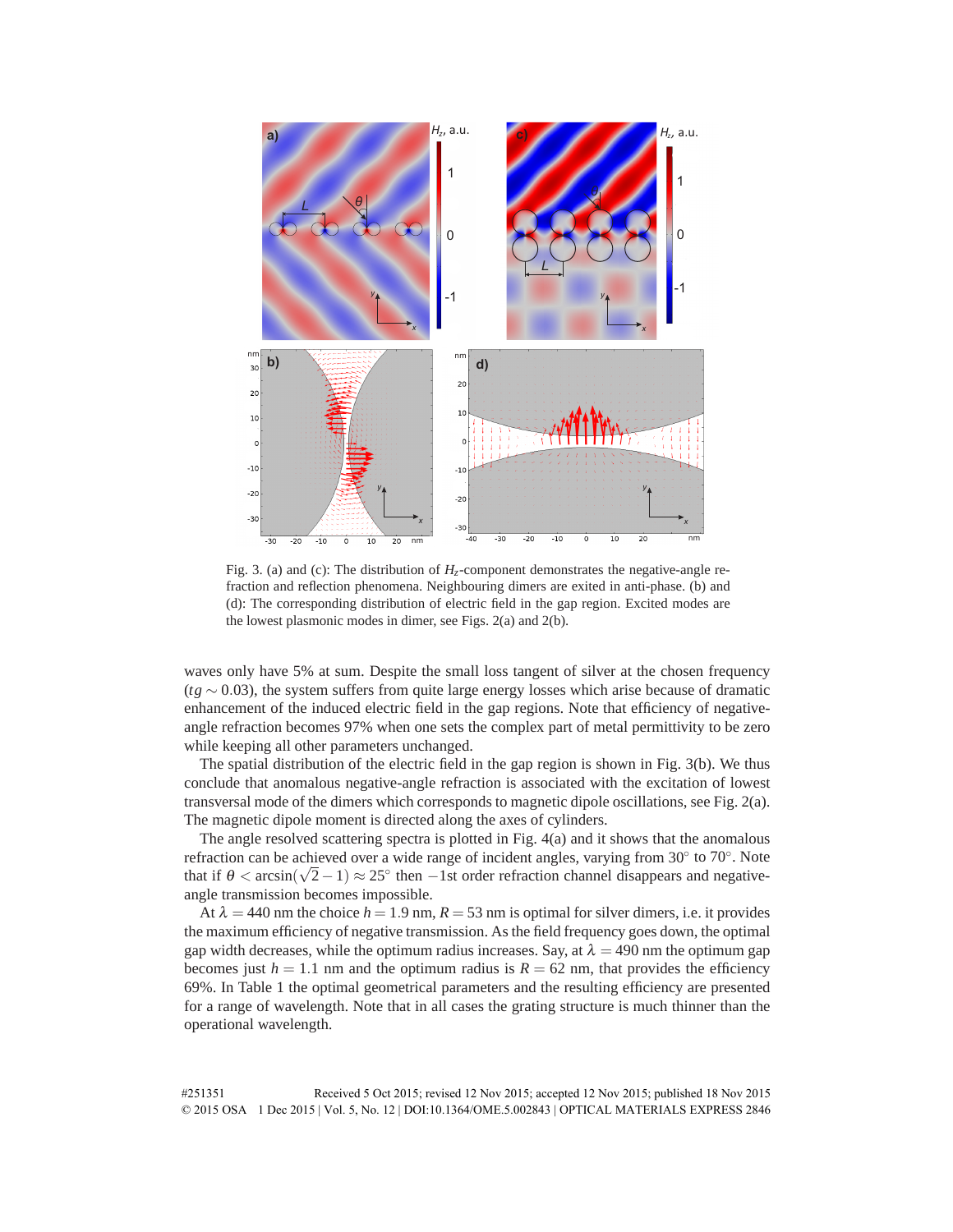

Fig. 4. (a) The efficiency of negative-angle refraction (reflection) as a function of incidence angle  $\theta$  for the following parameters:  $\lambda = 440$  nm,  $L = \lambda/\sqrt{2}$ ,  $R = 53$  nm and  $h = 1.9$ nm ( $\lambda = 440$  nm,  $L = \lambda/\sqrt{2}$ ,  $R = 110$  nm and  $h = 4.0$  nm). (b) The ratio of dielectric permittivities  $\varepsilon_{th}/\varepsilon_{num}$  as a function of ratio  $R/h$ , where  $\varepsilon_{th}$  is given by the Eq. (1), and  $\varepsilon_{num}$  is the silver permittivity extracted from [8].

An array of transversally orientated dimers can reflect an incident beam in −1st diffraction order, giving rise to anomalous reflection in a negative way. For example, at  $\lambda = 440$  nm,  $L = \lambda / \sqrt{2}$  and  $\theta = 45^\circ$  the optimal parameters  $h = 4.0$  nm,  $R = 110$  nm provide reflection in counter-propagating direction with efficiency 86%, see Fig. 3(c). The near-zone electric field distribution is shown in the Fig. 3(d) and it indicates that this effect occurs when the lowest order longitudinal modes in dimers are excited, that corresponds to electric dipole oscillations. The dipole moment is directed along the inter-particle axis. Note that the efficiency is nearly constant for incident angle  $\theta$  ranging from 35 $\degree$  to 60 $\degree$ , see Fig. 4(a). The optimal geometrical parameters and resulting efficiencies of the beam redirection for different  $\lambda$  are given in Table 1.

|                | <b>Anomaly Transmission</b> |       |         | <b>Anomaly Reflection</b> |       |         |
|----------------|-----------------------------|-------|---------|---------------------------|-------|---------|
| $\lambda$ , nm | R, nm                       | h, nm | Eff., % | R, nm                     | h. nm | Eff., % |
| 400            | 46                          | 3.6   | 67.4    | 96                        | 6.8   | 78.8    |
| 410            | 47.5                        | 2.9   | 68.5    | 100                       | 5.9   | 80.8    |
| 420            | 50                          | 2.5   | 70.3    | 103                       | 5.0   | 83.1    |
| 430            | 52                          | 2.2   | 73.1    | 107                       | 4.5   | 85.7    |
| 440            | 53                          | 1.9   | 73.5    | 110                       | 4.0   | 86.5    |
| 450            | 55                          | 1.7   | 73.5    | 113                       | 3.7   | 87.2    |
| 460            | 57                          | 1.5   | 71.6    | 116                       | 3.3   | 86.9    |
| 470            | 58                          | 1.3   | 69.7    | 119                       | 3.0   | 86.6    |
| 480            | 60                          | 1.2   | 69.2    | 122                       | 2.8   | 86.9    |
| 490            | 62                          | 1.1   | 69.3    | 125                       | 2.6   | 87.5    |
| 500            | 64                          | 1.0   | 69.1    | 128                       | 2.4   | 87.8    |

Table 1. The optimal geometrical parameters which provide the highest efficiency for the anomaly transmission and reflection in the lowest part of visible spectrum.